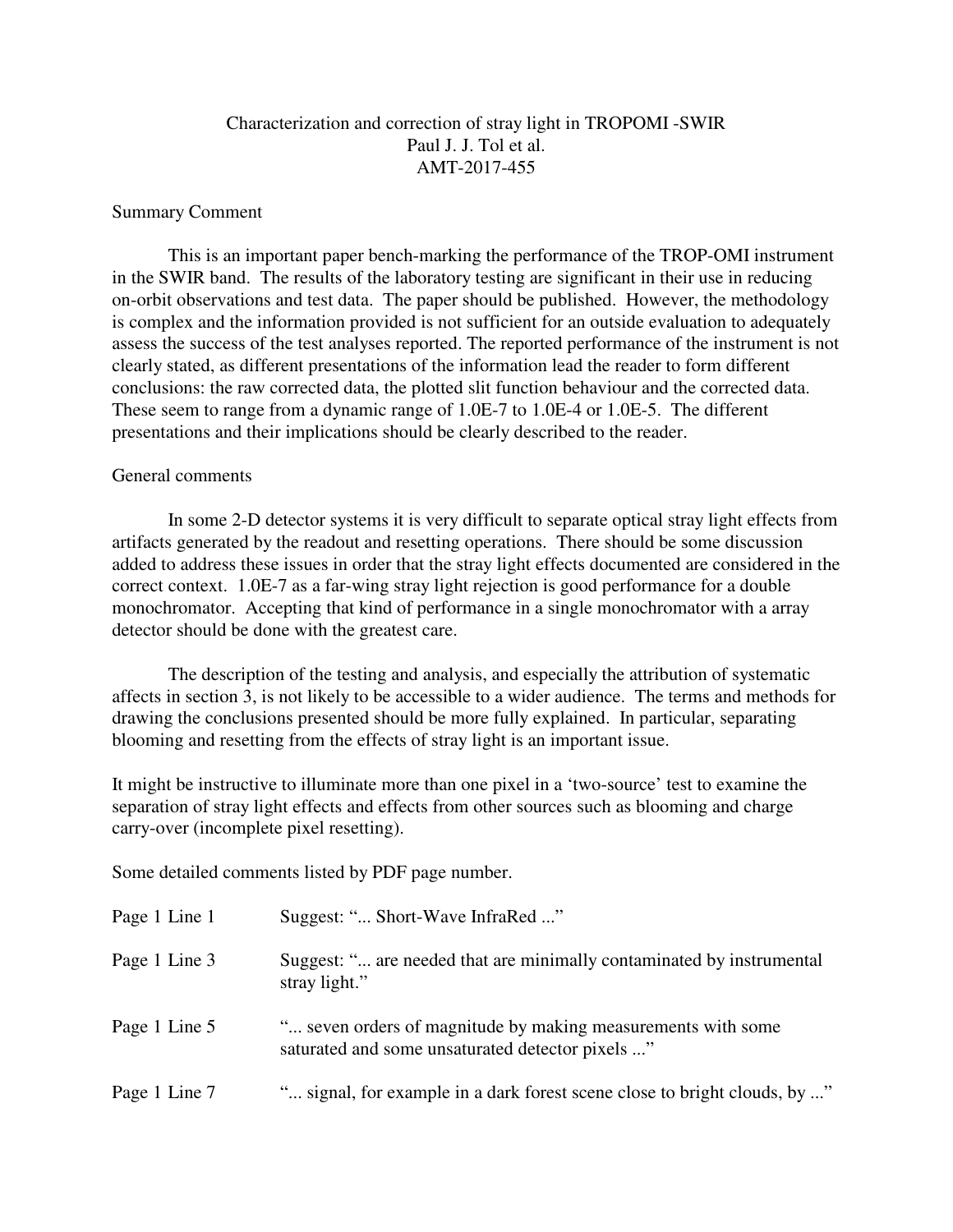| Page 1 Line 8  | "It is expected that this reduces the stray-light error sufficiently for<br>accurate gas-column retrievals." Can a stronger statement be made?                                                                                                                                                                                                                                                                                                                                                                                                                                                                                    |
|----------------|-----------------------------------------------------------------------------------------------------------------------------------------------------------------------------------------------------------------------------------------------------------------------------------------------------------------------------------------------------------------------------------------------------------------------------------------------------------------------------------------------------------------------------------------------------------------------------------------------------------------------------------|
| Page 1 Line 10 | " long-term, in-flight "                                                                                                                                                                                                                                                                                                                                                                                                                                                                                                                                                                                                          |
| Page 1 Line 12 | Suggest: " (TROPOMI) is the only instrument on board the "                                                                                                                                                                                                                                                                                                                                                                                                                                                                                                                                                                        |
| Page 1 Line 16 | Suggest: " sampling interval of 0.1 nm."                                                                                                                                                                                                                                                                                                                                                                                                                                                                                                                                                                                          |
| Page 1 Line 20 | "To achieve the required accuracy of the measurement of spectral<br>radiance, an accurate correction for the stray light must be included in the<br>analysis."                                                                                                                                                                                                                                                                                                                                                                                                                                                                    |
| Page 2 Line 4  | "Examples of corrected measurements are"                                                                                                                                                                                                                                                                                                                                                                                                                                                                                                                                                                                          |
| Page 2 Line 7  | If possible, a simplified diagram of the optics would be welcome to<br>readers. Describe what is meant by an 'immersed grating'.                                                                                                                                                                                                                                                                                                                                                                                                                                                                                                  |
| Page 2 Line 13 | The methodology for reading out the detectors should be described. Is it<br>CCD, random addressed, multiple amplifiers, A/D(s) etc.?                                                                                                                                                                                                                                                                                                                                                                                                                                                                                              |
| Page 2 Line 17 | " calibration were performed "                                                                                                                                                                                                                                                                                                                                                                                                                                                                                                                                                                                                    |
| Page 2 Line 32 | " shutter in front of the spinning mirror "                                                                                                                                                                                                                                                                                                                                                                                                                                                                                                                                                                                       |
| Page 3 Line 5  | " the instrument was reduced ". This description of the attenuation and<br>gain setting indicates that all but the shortest integration time will be<br>saturated. It is suggested that the reason for this be stated explicitly (i.e.:<br>the sensitivity needed to measure the weak stray light on remote pixels)<br>and some indication of the results of tests done to show that the signals are<br>from stray light and not electronic artifacts.                                                                                                                                                                            |
| Page 3 Line 12 | The methodology here seems strange. One would expect that the dark<br>signal would be a minimum at the smallest integration time and grow<br>larger at the longest integration time. The analysis described here seems to<br>be neglecting dark count and concerning itself only with 'background'<br>whatever that encompasses. Perhaps some more detail here would be<br>appropriate. There are a number of phenomena which must be<br>characterized or shown not to be important: electronic readout noise,<br>charge carry-over from reset (and any spreading to other pixels) and actual<br>dark count (thermal generation). |
| Page 3 Line 23 | 'absolute signal' should be defined                                                                                                                                                                                                                                                                                                                                                                                                                                                                                                                                                                                               |
| Page 4         | Figure 2. "Background-corrected light peak at different exposure times: (a)                                                                                                                                                                                                                                                                                                                                                                                                                                                                                                                                                       |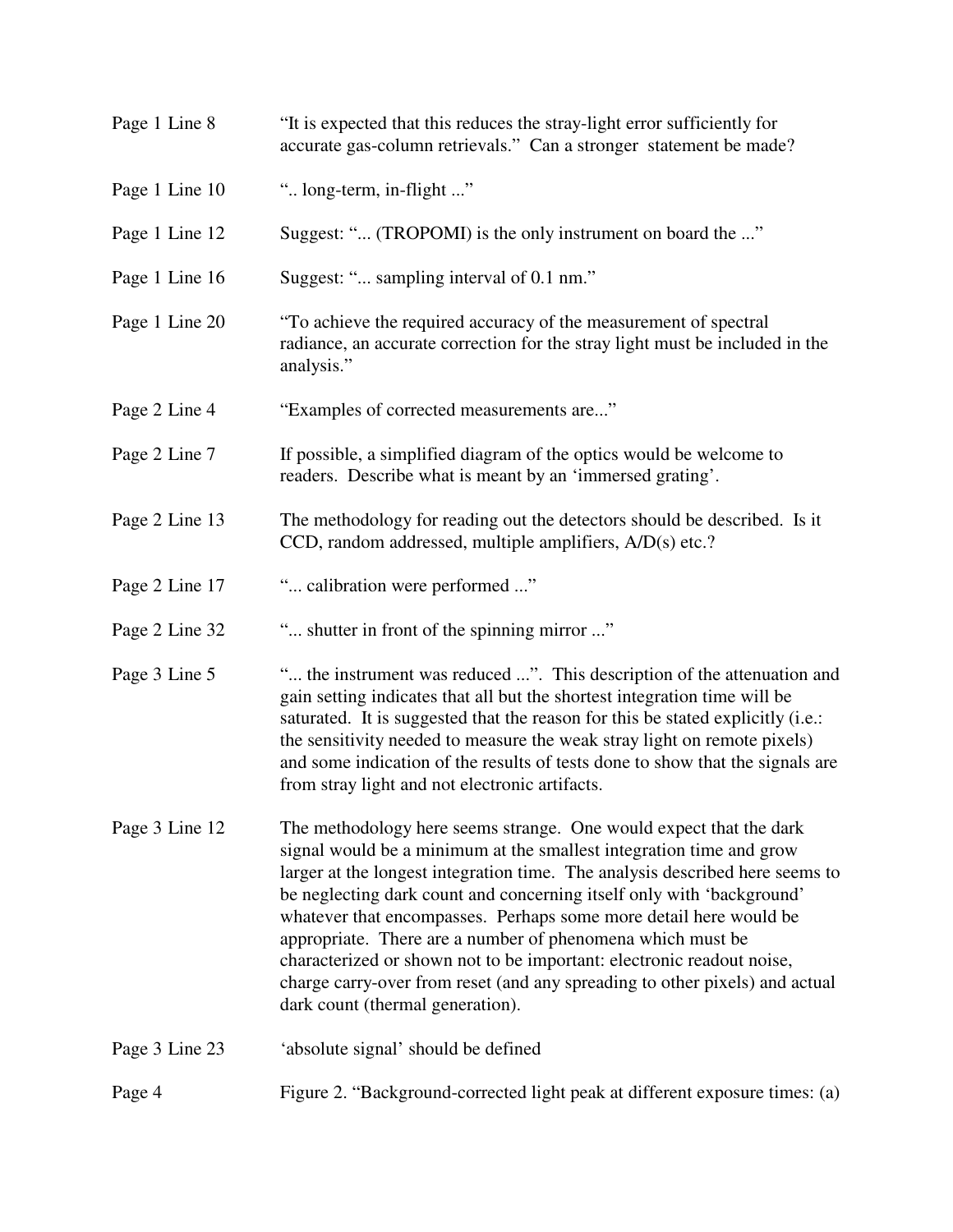|                | $0.2\text{ms}$ , (b) $4.6\text{ms}$ , (c) $106\text{ms}$ , (d) $1998\text{ms}$ . Only at the shortest exposure<br>time are there no pixels saturated."                                                                                                                                                                                                                                                                                                                                                                                                                                                                                                         |
|----------------|----------------------------------------------------------------------------------------------------------------------------------------------------------------------------------------------------------------------------------------------------------------------------------------------------------------------------------------------------------------------------------------------------------------------------------------------------------------------------------------------------------------------------------------------------------------------------------------------------------------------------------------------------------------|
| Page 4 Line 8  | The quantity proportional to intensity after the integration time is taken<br>into account is probably proportional to current but more likely presented<br>in terms of A/D counts per second. The wording should be made more<br>precise to make the information clear to the reader.                                                                                                                                                                                                                                                                                                                                                                         |
| Page 4 Line 9  | "the dynamic range of the signal current is <i>theoretically</i> larger than<br>seven orders of magnitude." This does not automatically mean stray light<br>can be characterized to that level. The later figures suggest that the stray<br>light is on the order of 4 orders below the peak intensity at distant pixels.<br>The discrepancy between these two numbers - if the background<br>subtracted includes effects additional to stray light - may lead to a non-<br>linearity in the stray light correction process.                                                                                                                                   |
| Page 4 Line 12 | " saturated by light, not dark current " It is not clear what this is to<br>mean given that the generation of electrons by light and by heat is<br>essentially the same.                                                                                                                                                                                                                                                                                                                                                                                                                                                                                       |
| Page 4 Line 13 | It is not clear what correction has generated the change from figure 2 to<br>figure 3. It suggests a very effective reduction of stray light signal.<br>However, this must be taken in the context of the earlier comments about<br>line 9. It would be helpful if the correction procedure were described fully<br>and more clearly.                                                                                                                                                                                                                                                                                                                          |
| Page 5 Line 4  | The unknown agent leading to alternating values of signal level is<br>somewhat concerning. One question here is whether a study has been<br>done to see if all combinations of pixel readout values are statistically<br>likely. A problem with the analog and A/D circuitry can cause strange<br>effects in the observed measurements. Perhaps a comment about this<br>might be a useful addition. In the RETICON there is a potential for this<br>kind of effect because of the way charge is shared between pixels. The<br>gain pattern can be seen where it is clear that small differences in the mask<br>used to define the electrodes causes the issue. |
| Page 5 Line 5  | "Second, in the conversion to signal current, exposure time 0.2 ms is<br>actually replaced by 0.14 ms." Is this a statement that measurements were<br>done again at a different integration time or is this the determination of a<br>corrected integration time for measurement nominally made at 0.2 ms?<br>Does this perhaps feed into the high bias of the model stray light cureve<br>relative to the data?                                                                                                                                                                                                                                               |
| Page 5 Line 11 | It is not clear to this reviewer what is mean by " Gaussian and block<br>distribution."                                                                                                                                                                                                                                                                                                                                                                                                                                                                                                                                                                        |